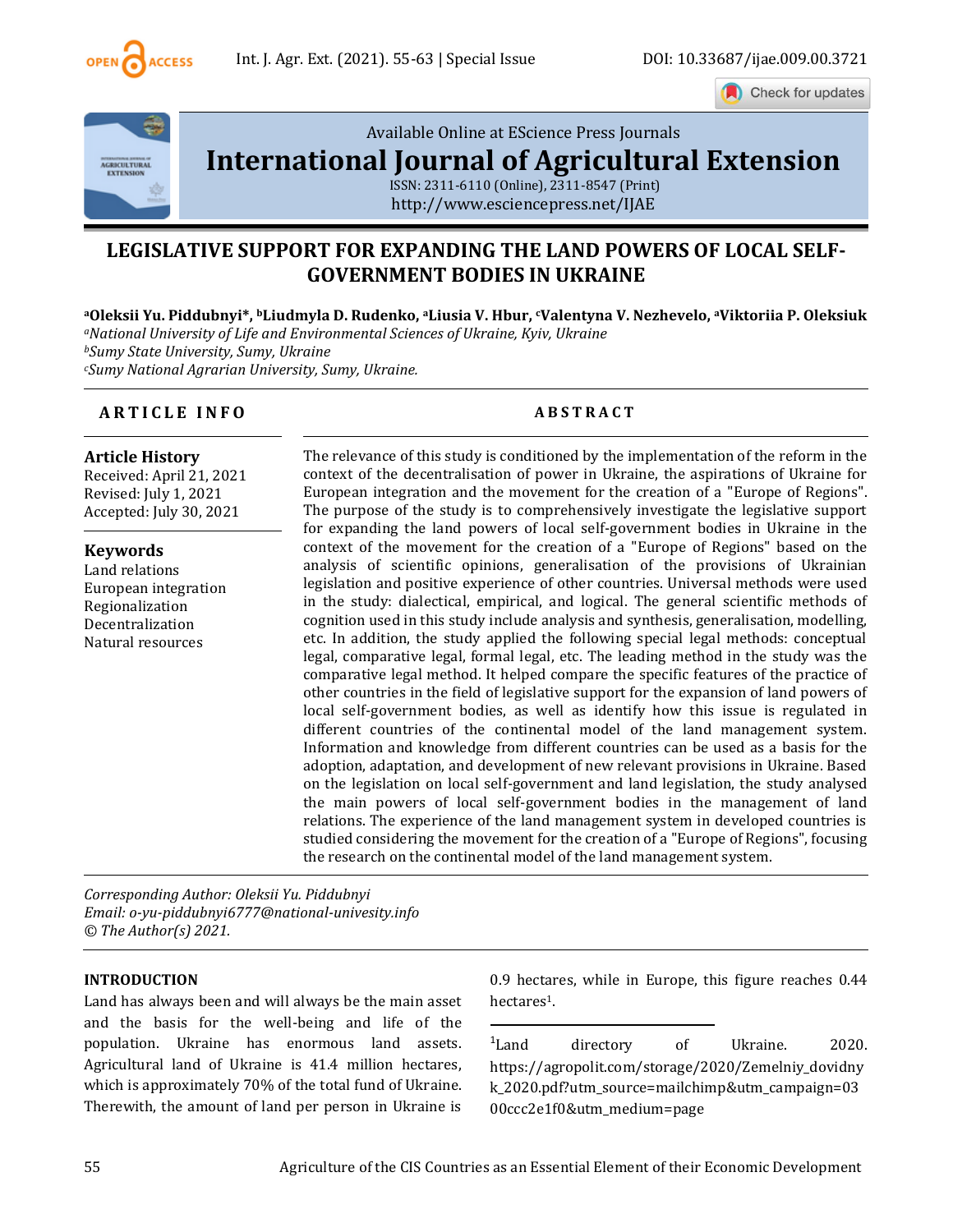In this context, agricultural land determines the importance of these lands, both for the development of national specialisation and gross national product, and in the overall work on the protection of the state's land fund and its effective use. At the same time, land relations are one of the most important aspects of the multifaceted architecture of the legal system of Ukraine. Notably, in the process of land relations management and control over the intended use of agricultural land, an important role currently belongs to local selfgovernment bodies, which necessitates a separate study on specification of their goals, tasks, and principles of land relations management at the level of local selfgovernment bodies in this area.

The Constitution of Ukraine (1996)<sup>2</sup> declares that land is the main national wealth of Ukraine, which is under special state protection (Plotnikova, 2017). Within the limits of the powers granted by law, local selfgovernment bodies carry out organisational and administrative activities that require consistent, coordinated legal separate actions – administrative procedures, accompanied by various legal means of a statutory, administrative, and jurisdictional (law enforcement) nature in the field of land relations (Kyrychenko, 2020). The problem of decision-making of local self-government bodies in the field of land relations, as well as legislative support for the expansion of land powers of local self-government bodies in Ukraine, is critical given the reform in the context of the decentralisation of power in Ukraine, the aspirations of Ukraine for European integration and the movement for the creation of a "Europe of Regions". In addition, at the international level, the decentralisation of public power is considered as one of the key elements of the public administration system reform and is a priority area of activity of international and national organisations. Therewith, one of the most important tasks to date is to support local self-government and create conditions for sustainable and independent development of territorial communities.

Considering the above, ensuring the rational use and management of land resources certainly implies the existence of a well-established functioning of local selfgovernment bodies in the field of land relations. As Kravchenko (2015) notes, local self-government bodies can quickly and effectively implement national land policy at the local level to ensure the effective and rational use of land resources by all subjects of land use relations based on their equal access to the exercise of relevant rights. At the same time, the main areas of organising land relations in localities should include consistency of interests between private, public, and state entities; transparency in the use and distribution of land; guarantee of rights to land; reliability of restrictions on the use of land plots; stability of land use types; the ability to determine the most appropriate use of land by the owner or user of the land plot (Strokan, 2009). In this context, there is currently no doubt that each object of municipal property is a component of an economic system built on special subject-object relations and provided with appropriate forms of management. However, the system-forming object of municipal ownership is land, which ensures the development of all spheres of economic and social life of the local community. Land and land relations have always been the determining factors of the country's socio-economic development. That is why the policy of local selfgovernment bodies on land management should ensure openness, transparency, clarity, objectivity, and fairness of land use.

The purpose of the study is to comprehensively investigate the legislative support for expanding the land powers of local self-government bodies in Ukraine in the context of the movement for the creation of a "Europe of Regions" based on the analysis of scientific opinions, generalisation of the provisions of Ukrainian legislation and positive experience of other countries.

### **MATERIALS AND METHODS**

A set of various general scientific techniques and methods was applied for a comprehensive analysis of the subject under study. In particular, universal methods were used in the study: dialectical, empirical, and logical. For example, using the dialectical method, new results were found, that is, the study transformed pre-created theoretical knowledge in the field of legislative support for the expansion of land powers of local selfgovernment bodies and by systematically adding new theoretical provisions, new modifications of existing knowledge were developed. The general scientific methods of cognition used in this study include analysis

<sup>2</sup>Constitution of Ukraine. 1996.

https://zakon.rada.gov.ua/laws/show/254к/96 вр#Text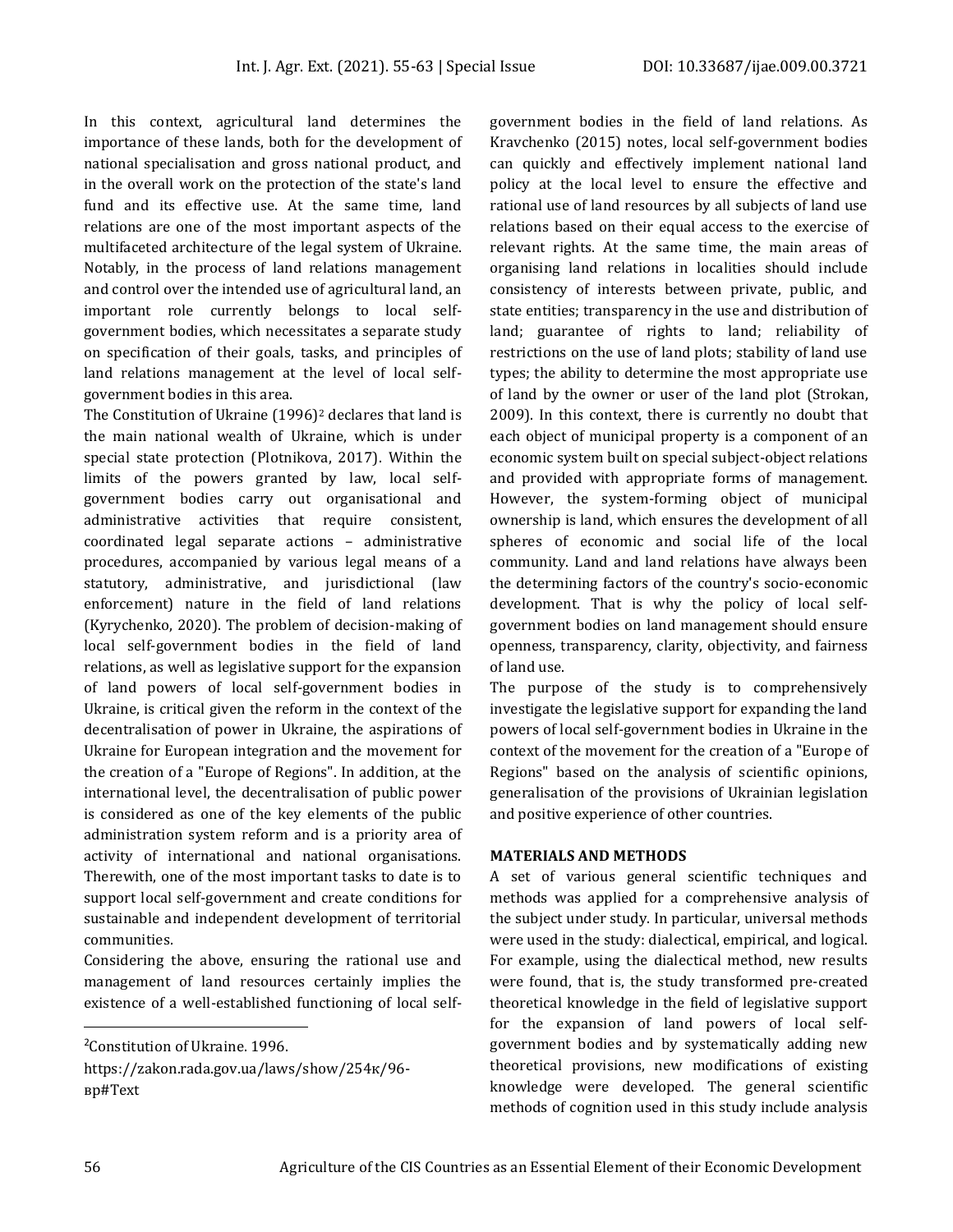and synthesis, generalisation, modelling, etc. Thus, for the purpose of a comprehensive study of the subject, the study used the method of system analysis and synthesis, which helped identify the main features of legislative support for the expansion of land powers of local selfgovernment bodies.

In addition, the study applied the following special legal methods: conceptual legal, comparative legal, formal legal, etc. At the same time, the comparative legal method was the leading method in the study. It helped compare the specific features of the practice of other countries in the field of legislative support for the expansion of land powers of local self-government bodies, as well as identify how this issue is regulated in different countries. Information and knowledge from different countries can be used as a basis for the adoption, adaptation, and development of new relevant provisions. The work also used system-structural, integrated, and holistic research approaches. The formulation and justification of theoretical provisions, proposals for improving legislation, practical recommendations and conclusions are performed based on the above methods and approaches. Therewith, the use of various methods and approaches in their combination allowed solving the research tasks set. The regulatory framework of the study included the Constitution of Ukraine, the land legislation of Ukraine and legislation regulating the activities of local selfgovernment bodies, as well as foreign land legislation.

The empirical framework of the study included statistical and analytical data on the state, use, protection, turnover of land in the process of implementing land reform, law enforcement practice in this area, materials of judicial practice, etc. Methodological foundations of the study of nature, genesis and consistency, structure and functions, modelling methods and algorithms for improving land relations have been studied by many scientists. The conclusions put forward in this study are based on the synthesis of methodological approaches and theoretical solutions proposed in the studies by many scientists, including: Ignatenko (2018); Kravchenko (2015); Kuz (2019); Kyrychenko (2020); Miroshnichenko and Marusenko. (2009); Monastyrskyy (2002); Shulha and Ihnatenko. (2016); Slipetska (2015); Strokan (2009, 2010), and other scientists. Despite the broad theoretical development of this problem, the study of the methodological basis for the development of land

relations and their regulation, the problem still requires the continuation of research. In particular, for the development of land transformations, it is necessary to expand research on legal, economic, organisational, and technical issues of this problem, the place and role of land relations in the system of public relations. Issues of legislative support for expanding the land powers of local self-government bodies in Ukraine in the context of the movement for the creation of a "Europe of Regions" require a more thorough justification.

# **RESULTS**

The entry into force of the Association Agreement between Ukraine, of the one part, and the European Union, the European atomic energy community and their member states, of the other part  $(2015)^3$  in 2017 entails updating the issue of legislative support for the expansion of land powers of local self-government bodies in Ukraine in the context of the movement for the creation of a "Europe of Regions". In particular, Article 446 of the Association Agreement between Ukraine, of the one part, and the European Union, the European atomic energy community and their member states, of the other part (2015) determines that "the parties promote mutual understanding and bilateral cooperation in the field of regional policy regarding the methods of forming and implementing regional policies, in particular multi-level management and partnership, with special emphasis on the development of backward territories and territorial cooperation, while creating communication channels and enhancing the exchange of information between national, regional, and local authorities, socio-economic entities and representatives of civil society." As Slipetska (2015) notes, the concept of Europe of Regions aims to determine the place of regions in the European (EU). Acting as a kind of scheme within which it is necessary to overcome the "localist" philosophy, as well as, on the other hand, the idea of hegemony of the national state and government, the concept of Europe of Regions is currently becoming increasingly important. In this context, the regions of the

<sup>&</sup>lt;sup>3</sup> Association Agreement between Ukraine, of the one part, and the European Union, the European atomic energy community and their member states, of the other part. 2015.

https://zakon.rada.gov.ua/laws/show/984\_011#Text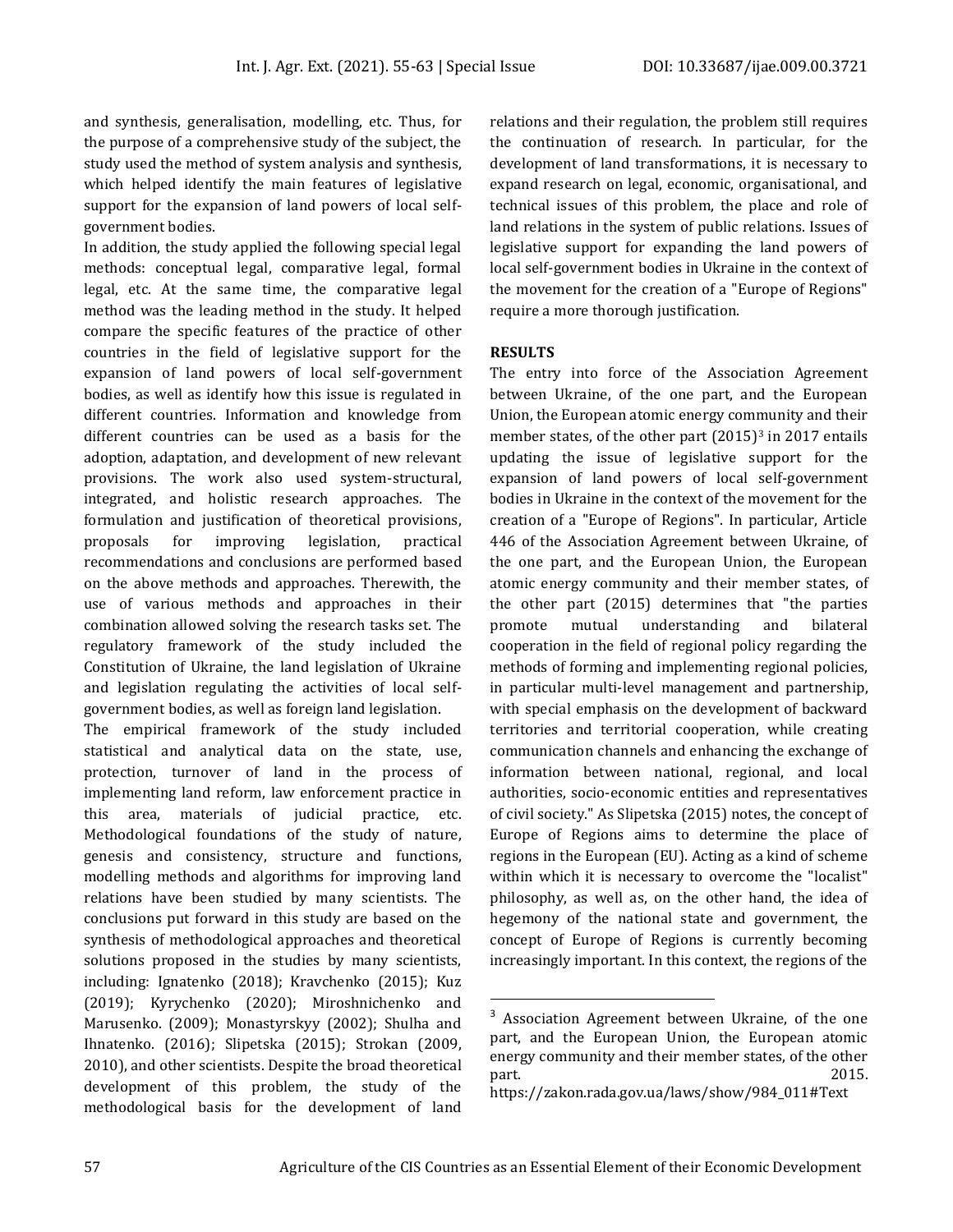European Union, as well as the associated phenomenon of regionalisation, are strategic tools that design and create a new Europe adapted for further economic and political integration.

There are three concepts of the phenomenon of Europe of Regions: given the discrepancy with modern realities, the national state will gradually disappear, and supranational and regional unified European levels will be formed; close interregional economic cooperation and interaction of regions in a common economic space will lead to the "fusion" of Europe; "three-stage" Europe: the European Union, national states, national regions (Kuz, 2019). In this context, the authors of this study agree with Kurylyak (2018), which defines the overall concept of the European Union's regional policy "Europe of Regions" as a phenomenon that has expanded at different stages of development to supplement the elements that were necessary due to the growing maturity of regional relations and changes in the national and global environment. The concept of Europe of Regions has become widespread for the settlement of the entire system of relations, where the EU regions or the entire EU are represented in a global environment. However, it is also used in a different meaning within the community, for example, as a tool of the European Commission in the confrontation with the Council of Ministers to expand its competence and national governments to strengthen their requests for increased European funding for their territories. Therewith, the concept of Europe of Regions is fundamental in aspects of the regional policy of the European Union regarding subnational entities and in the geopolitical aspect.

In addition, the general principle of law, such as the transfer of power to the level of local self-government bodies, which is proclaimed by the European Union, and also stipulated in the European Charter of Local Government  $(1985)^4$ , is becoming increasingly widespread in the Member States of the European Union. In this context, the main principle that gives the right to make decisions at the level of local selfgovernment bodies, including on land issues, is the principle of subsidiarity, which makes provision for leaving only those functions at the state level that cannot be resolved by local self-government bodies. That is why it is possible to increase the competitiveness of regions

by making structural changes in the economy, which would include ensuring the expansion of land powers of local self-government bodies. Therewith, land relations, as a complex aggregate of interaction between subjects of land ownership rights regarding its possession, use, and disposal as a limited natural resource, means of production, property and goods, are decisive in the entire system of agrarian transformations. Thus, local self-government bodies possess, use, and dispose of municipal land and other natural resources to develop the municipality and secure the socio-economic interests of its citizens.

To date, there are a considerable number of regulations governing land relations in Ukraine. In particular, the legislative consolidation of land powers of local selfgovernment bodies in Ukraine is reflected in the Land Code of Ukraine (2001)5, the Law of Ukraine No. 280/97-VR "On Local Self-Government in Ukraine" (1997)6, the Law of Ukraine No. 858-IV "On Land Management" (2003), the Law of Ukraine No. 3613-VI "On the State Land Cadastre" (2011)7, the Law of Ukraine No. 962-IV "On Land Protection" (2003)8, the Law of Ukraine No. 963-IV "On State Control over Land Use and Protection"  $(2003)$ <sup>9</sup>. Thus, according to the legislation of Ukraine, the main subjects of land relations management are local self-government bodies (Strokan, 2010). Article 19 of the Constitution of Ukraine (1996) stipulates that the Constitution of Ukraine and the laws of Ukraine establish the limits of powers of local selfgovernment bodies, their officials, who are obliged to act exclusively based on the legislation of Ukraine. This means that local self-government bodies take compliance with the requirements of the current legislation into consideration upon decision-making (Samorodov, 2016). Notably, the powers of village, town,

<sup>4</sup> European Charter of local government. 1985. https://zakon.rada.gov.ua/laws/show/994\_036#Text

<sup>&</sup>lt;sup>5</sup>Land code of Ukraine. 2001. https://zakon.rada.gov.ua/laws/show/2768-14#Text <sup>6</sup>Law of Ukraine No. 280/97-VR "On Local Self-Government in Ukraine". 1997. https://zakon.rada.gov.ua/laws/show/280/97-вр#Tex <sup>7</sup>Law of Ukraine No. 3613-VI "On the State Land Cadastre". 2011. https://zakon.rada.gov.ua/laws/show/3613-17#Text <sup>8</sup>Law of Ukraine No. 858-IV "On Land Management". 2003. https://zakon.rada.gov.ua/laws/show/858- 15#Text <sup>9</sup> Law of Ukraine No. 962-IV "On Land Protection". 2003.

https://zakon.rada.gov.ua/laws/show/962-15#Text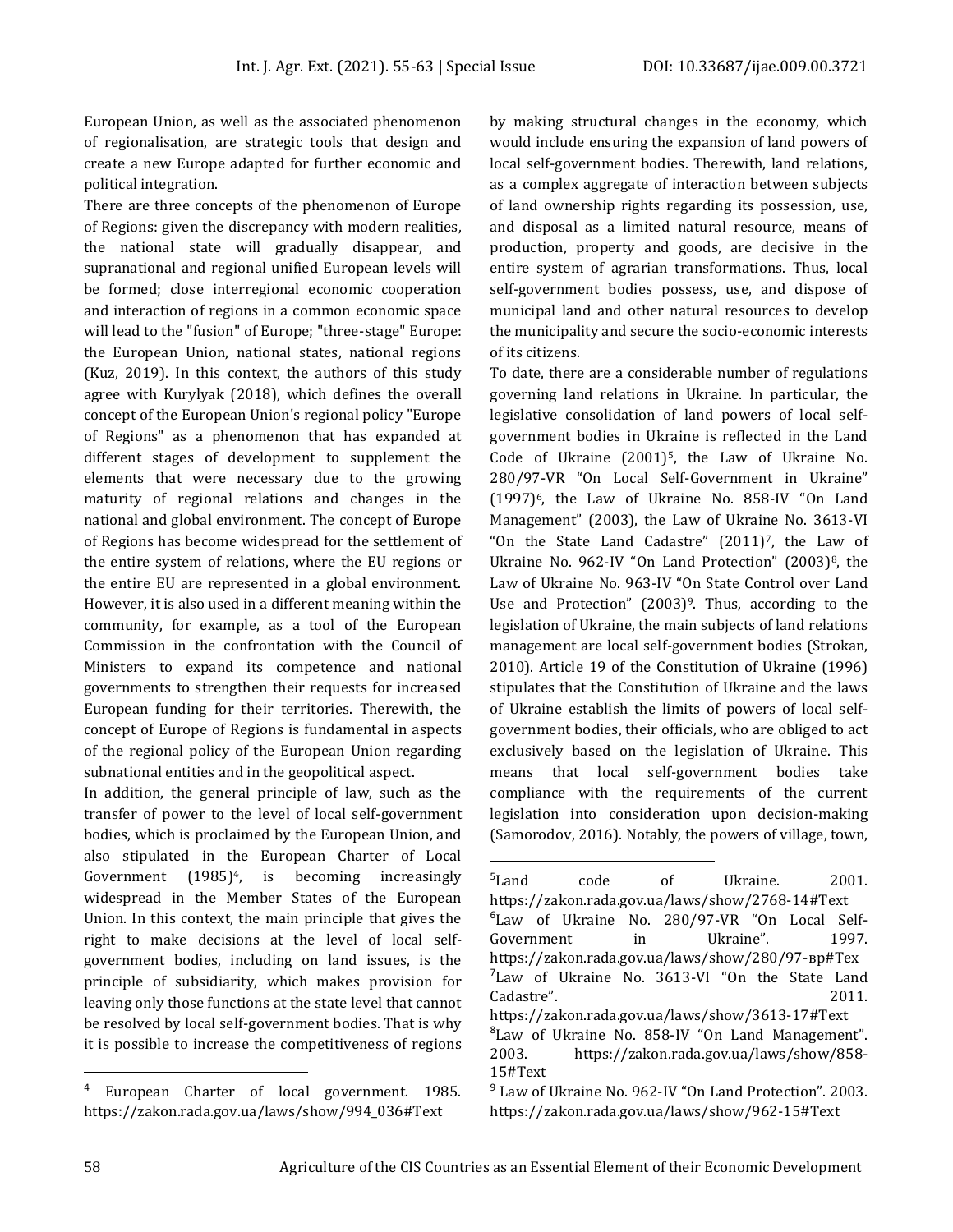and city councils in land relations are stipulated in the Land Code of Ukraine (2001). In particular, Article 12 thereof stipulates that said councils can dispose of the lands of a territorial community; transfer land plots that are in communal ownership to the ownership of citizens and legal entities; withdraw land plots from communal ownership lands; responding to public needs, they can buy out the land plots of the respective communities; organise land management; coordinate the activities of local land resources bodies; monitor compliance with legislation in the field of ecology and land use.

In case of violation of legislation in the field of ecology and land use, these councils can restrict or introduce a temporary ban on the use of land by citizens and legal entities; prepare conclusions on the withdrawal of land plots; establish and change the boundaries of settlements; make proposals to the district council on establishing and changing the boundaries of villages, towns, cities; resolve land disputes; resolve other issues in the field of land relations. Therewith, the tasks of state monitoring of land use by controlled entities are consolidated in Chapter 32, Articles 187-190 of the Land Code of Ukraine (2001). Notably, the Law of Ukraine No. 280/97-VR "On Local Self-Government in Ukraine" (1997) regulates the competence of local selfgovernment bodies in the field of land relations. In particular, in accordance with Articles 26 and 33 of the said Law, the executive bodies of councils have the following powers in the field of land relations: to monitor compliance with legislation in the field of land use and protection; to register subjects of land ownership rights, land use rights, and land lease agreements; to issue documents certifying ownership and land use rights; to organise and maintain land cadastral documentation; to resolve land disputes, etc. At the same time, powers in the field of land relations cannot be transferred to any other local self-government body (or executive authority, municipal enterprise, institution, organisation) (Shulha and Ihnatenko., 2016). According to Decree of the President of Ukraine no. 449/2020<sup>10</sup> "On Some Measures to Accelerate Land Relations Reforms" (2020), agricultural land plots were

transferred to communal ownership. Therewith, the state-owned land plots are transferred to communal ownership by decision of executive authorities or local self-government bodies that dispose of land in accordance with the powers defined by the Land Code of Ukraine (2001). The general procedure for transferring land from state to municipal ownership is set out in Article 117 of the Land Code of Ukraine (2001). Furthermore, the fact of transfer of a land plot must be registered by the corresponding statement of transfer and acceptance, which is drawn up based on a decision of executive authorities or local self-government bodies on the transfer of a land plot to communal ownership.

# **DISCUSSION**

Over the past 15 years, a number of political, economic, environmental, and social factors, as well as technological innovations, have profoundly changed the prospects for effective management of land, natural resources, and the environment in general. Security of ownership and registration of ownership ("property rights" should be considered in the broadest context, which encompass all human-land relations) are recognised as important components for achieving sustainable development in a global context, in particular considering the Sustainable Development Agenda until 2030 (Kalogianni *et al.*, 2020). In almost all countries of the European Union, the constitution sets out the basic principles of regulating land and property relations. Strict conditions have also been introduced for the targeted use of land of various categories, considering the zoning of the settlement territory and the rules of land use and development, as well as compliance with the procedure for selling state land and buying land from individuals for state needs and national security. Furthermore, in most countries of the world, the fundamental principles of land management organisation are gathered in the land code, which forms the legal basis for regulation. However, in each country, the principles, approaches, methods, and forms of land management in the agricultural sector of the economy differ substantially.

Upon studying the experience of the land management system in developed countries, Lamert (2014) identifies two models of the land management system in a special group, namely: the Anglo-Saxon (American) model, which operates in the UK, USA, Canada, India, Australia, and New Zealand. This approach is described by a high

<sup>10</sup> Decree of the President of Ukraine No. 449/2020 "On some measures to accelerate reforms in the field of land relations". 2020.

https://zakon.rada.gov.ua/laws/show/449/2020#Text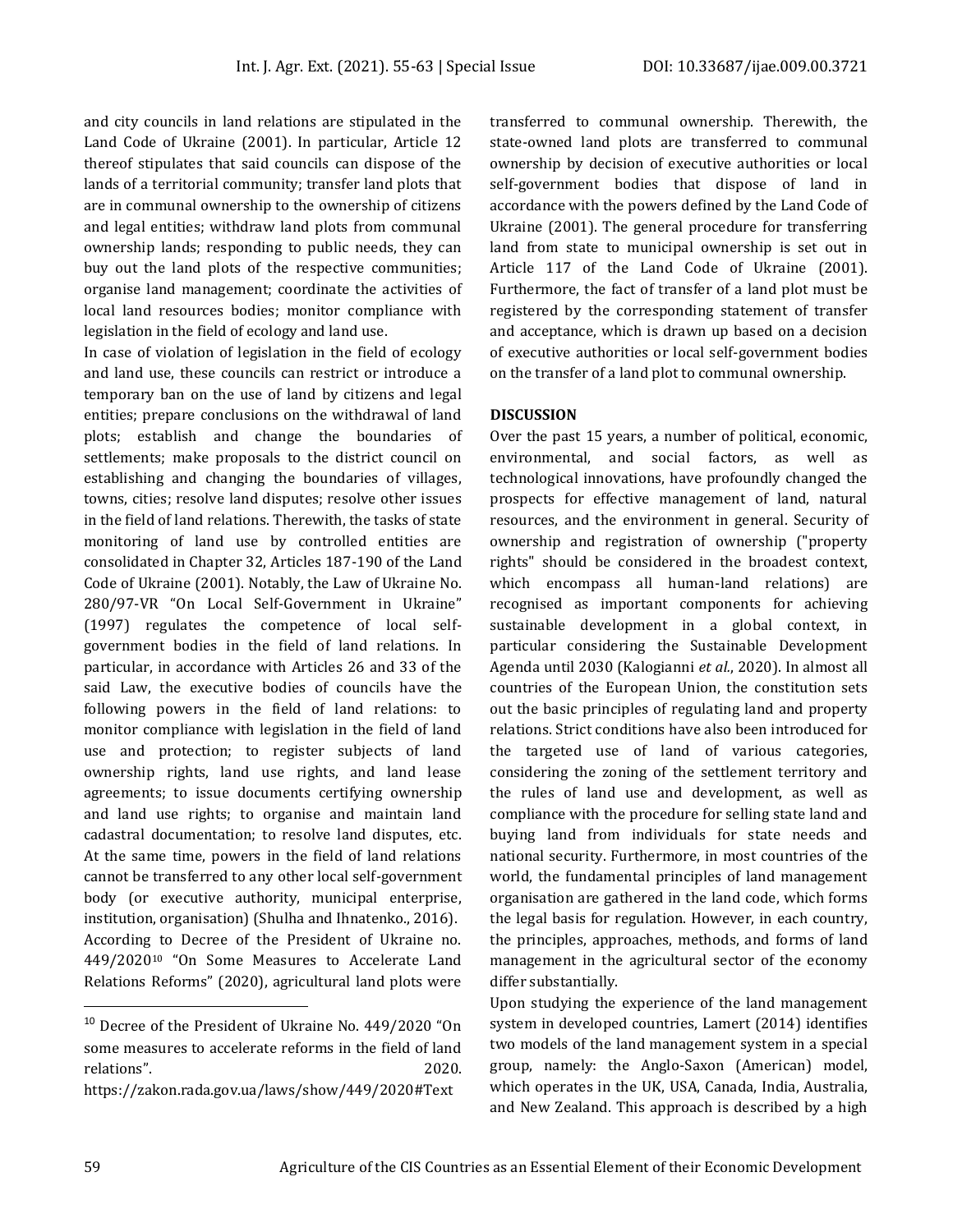degree of autonomy of local self-government, electability, control of citizens over it, the absence of local administrations in the form of state bodies, and the continental (European) model, which is common in continental Europe, in most countries of Latin America and the Middle East. Here, local self-government is combined with the presence of local administrations (public administration bodies at the local level); local self-government is included in the system of public administration; furthermore, this model is described by limited autonomy of local self-government. Considering the belonging of Ukraine to the continental model, the study analysed the experience of legislative support for land powers of local self-government bodies in other countries of the continental model of the land management system.

For example, in this context, Germany has a long tradition in local self-government. Today, the cornerstone of the institution of local self-government in Germany is reflected in the European Charter of Local Government (1985). Germany was one of the first countries to sign the European Charter of Local Government (1985), as its principles reflect and emphasise the current system of local self-government in Germany. Therefore, approaches and practices in various German lands offer a broad framework for studying the functioning of established local selfgovernment and its relations with state bodies (Ruge and Ritgen., 2021). Thus, in Germany, land ownership is protected by the Fundamental Law of the Federal Republic of Germany (1949)<sup>11</sup>. According to Article 14 of the Fundamental Law of the Federal Republic of Germany (1949), private property is guaranteed as a legal institution. Furthermore, German land law is governed mainly by Bürgerliches Gesetzbuch (1896)<sup>12</sup>, Gesetz über das Wohnungseigentum und das Dauerwohnrecht (1951)<sup>13</sup>, Gesetz über das Erbbaurecht (Erbbaurechtsgesetz – ErbbauRG) (1919)<sup>14</sup> and

Grundbuchordnung (1897)15. Property and other real powers to land exist only if they are expressly stipulated by law. These powers include, in particular, right of ownership, right of development, pledge, easement, usufruct, right of residence. Initial information about the boundaries of the location and size of land plots and other real estate objects is contained in the acts of cadastral survey and accounting. Therewith, the cadastral bureau is within the authority of municipalities or local self-government bodies of the district. The task of the cadastral bureau is to provide plans that show all existing land plots.

In Germany, the fragmentation of agricultural land is legally prohibited, as well as alienation, which implies misuse of land. However, in Germany, persons engaged in agricultural production are allowed to purchase farmland based on an agreement, but persons who are not engaged in agricultural production are prohibited from purchasing it even for rent. Therefore, Germany has strict control over the rational use of agricultural land. Approximately the same order exists in Italy, Norway, Sweden, and France. In other words, these countries have strict requirements for the use of farmland in accordance with its intended purpose and the availability of professional knowledge in their owners. In Denmark, a farm that uses farmland exists as a family business. It is interesting that the maximum size of farms in Denmark is defined at the legislative level. For example, up to 150 hectares of agricultural land, with the requirement that the farmer (owner or tenant) has permanent residence in his or her own farm. In this country, a permit for large plots of land can be obtained if the farmer proves the need for additional land for agricultural production. Brazil disallows foreigners to own agricultural land (Rizokulov and Akbarzoda., 2020). Sweden and the Netherlands have national programmes aimed at full self-sufficiency in agricultural products. To achieve this goal, governments actively subsidise their farmers, compensating for interest on loans issued by commercial banks. In addition, Sweden and the Netherlands have special duties on food imports that protect the interests of national agricultural producers. The Swedish model of pension provision for farmers is of some interest. In 1979, a special fund was created in

<sup>11</sup> Fundamental Law of the Federal Republic of Germany. 1949. https://www.bundestag.de/gg

<sup>12</sup> Bürgerliches Gesetzbuch. 1896. https://www.gesetzeim-internet.de/bgb/

<sup>&</sup>lt;sup>13</sup> Gesetz über das Wohnungseigentum und das Dauerwohnrecht. 1951. https://www.gesetze-iminternet.de/woeigg/

<sup>14</sup> Gesetz über das Erbbaurecht (Erbbaurechtsgesetz - ErbbauRG). 1919. https://www.gesetze-iminternet.de/erbbauv/BJNR000720919.html

<sup>15</sup> Grundbuchordnung. 1897. https://www.gesetze-iminternet.de/gbo/BJNR001390897.html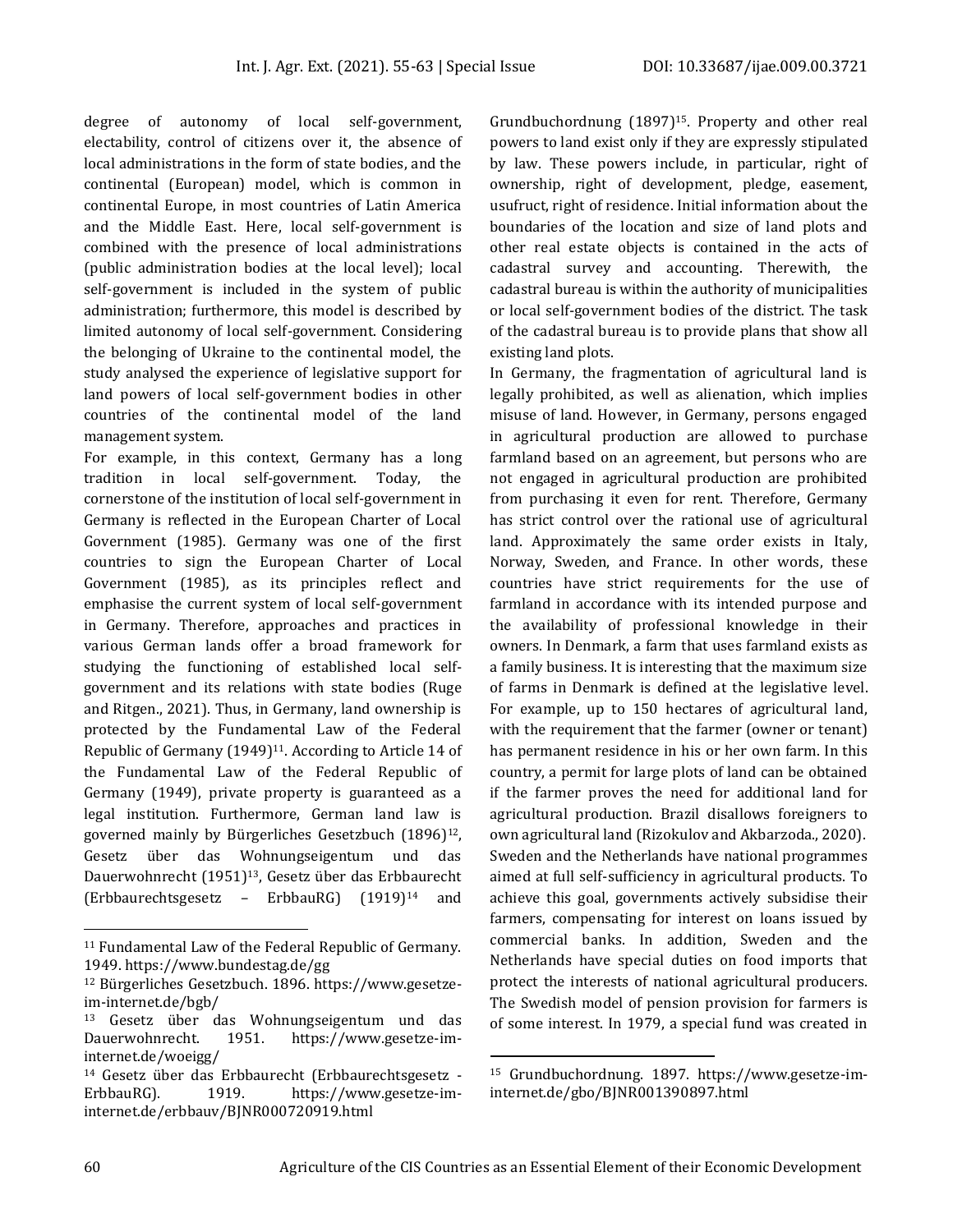Sweden, the task of which is to purchase land from elderly Swedish farmers in exchange for pension provision. In France, most municipalities disallow the reduction of agricultural land to prevent the expansion of urban areas at the expense of farmland. If the land has not been cultivated for more than three years or the intensity of land use has led to a considerable deterioration in soil fertility, then the land, same as in Germany, can be forcibly withdrawn from the owners, but with mandatory monetary compensation for the value of the seized land, which is not the case in the German model. This provision is stipulated in the Code Civil (1804)<sup>16</sup> of France. Therewith, high taxes from the sale of farmland are established in France to eliminate land speculation (Aytkhozhaeva, 2018). Notably, since local self-government is primarily responsible for ensuring the interests of citizens living within a certain locality, and not the interests of the state, it is necessary to expand the rights of local self-government and give them the appropriate powers to develop their own executive bodies, including in the field of land relations (Ignatenko, 2018).

Management of land relations by local self-government bodies presupposes compliance with the "five balances" rule:

1. The balance of interests of all stakeholders in determining, planning, in the process of achieving and evaluating results ("balance of interests of participants").

2. The balance of interests of present and future generations, advantages in the short and long term, improving the quality of life and investment in development ("balance from the time perspective").

3. The balance of expected results and available resources, which means compliance with the principles of ambition and achievement of goals and results, the ratio of the significance of results and the level of risks affecting the achievement of results; compliance with this rule involves the development of alternative options for achieving goals and obtaining results and selecting the best option from the available alternatives ("balance of results and limitations").

4. The balance of initiative and achievement assessment,

<sup>16</sup>Code civil. 1804. https://www.legifrance.gouv.fr/codes/id/LEGITEXT000 006070721/

that is, a combination of "proactive" approaches (implementing policies that consider development trends and possible risks based on "early warning systems" and other tools) and "reactive" approaches that involve evaluating virtual achievements and adjusting actions based on virtual results ("balance of initiatives and risks").

5. The balance of personal responsibility for the result and freedom of administration, which means the ability to manage internal risks upon considering (evaluating, predicting) external risks while maintaining responsibility for achieving the result, which is implemented through tools as an external and internal accountability for the result ("balance of freedom and responsibility") (Konstantinova, 2015).

In general, based on the above analysis, the use of the formed tools for land management used in the economy of individual countries of the world, considering the specific features of Ukraine, can enhance the mechanism for improving the efficiency of land resources use, as well as improve the scientific base in the aspect of improving the land management efficiency. In this aspect, the well-established practice of land management in developed countries is not only interesting, but also useful for expanding the land powers of local self-government bodies in Ukraine in the context of the movement for the creation of a "Europe of Regions". Therewith, the main purpose of municipal land resources management is to meet the needs of citizens through the use of beneficial properties of land resources. In turn, the said needs mean maintaining a high level of social, environmental, and economic conditions of society's life; stimulating the development of social, entrepreneurial, and other activities; restoring and preserving the properties of the natural environment in general and land resources in particular; creating socially and economically justified payments for land resources. In this context, Monastyrskyy (2002) believes that many factors influence the effectiveness of the realisation of the local self-government bodies' competence in control over land relations activities. In particular, the main factors are the as follows: thoroughness and integrity of land powers; transparency and clarity of regulatory formation of powers in the field of land relations; use of the granted powers in practice; resource content of the process of implementing powers, etc.

Therewith, Miroshnichenko and Marusenko. (2009) note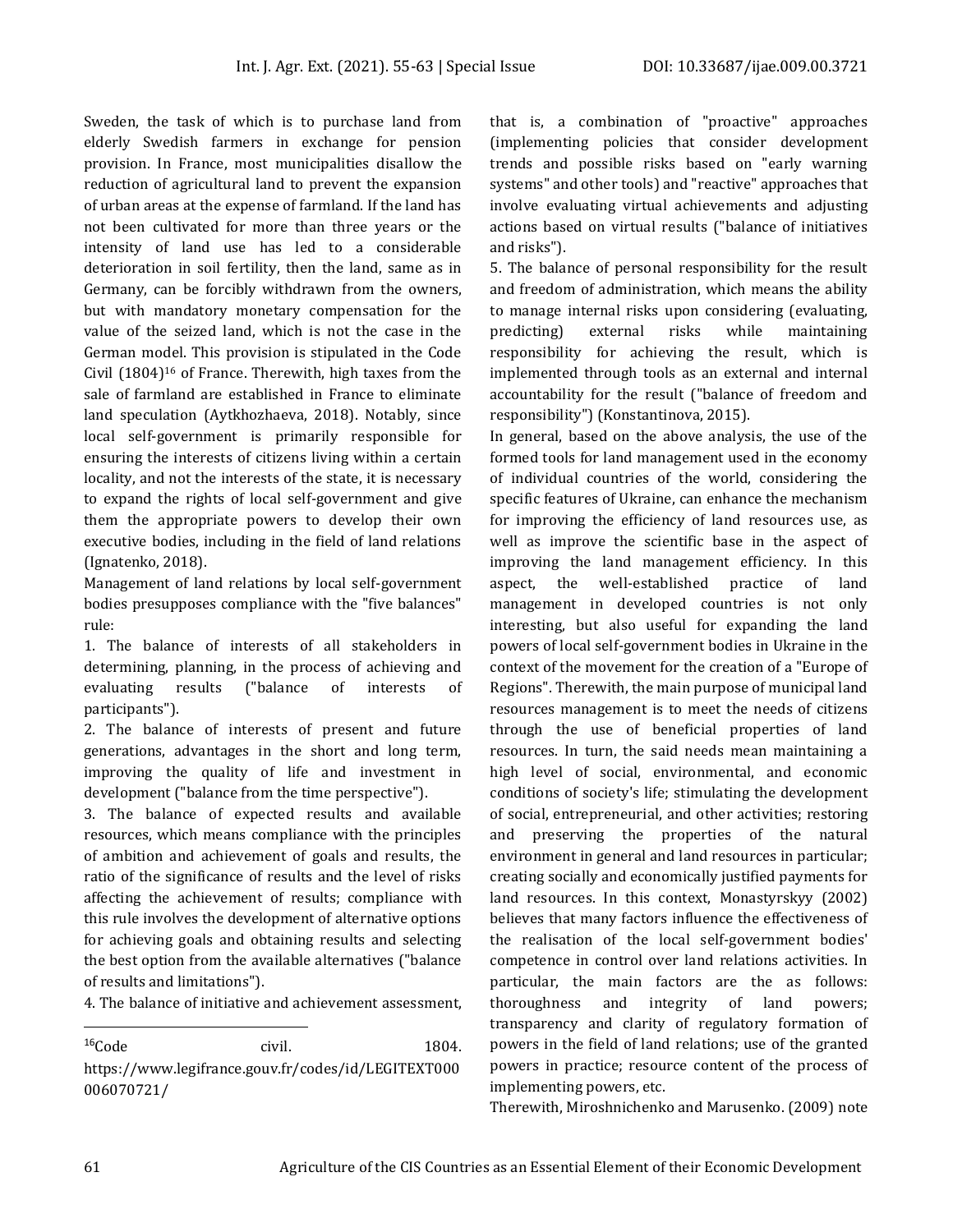that the policy of self-government bodies in control over the protection of land resources should preserve the soil and its useful properties, in particular, fertility, prevent the loss and depletion of agricultural land; timely prevent and eliminate the causes contributing to degradation, pollution, and littering of land, disruption and destruction of the soil, as well as impoverishment of the ecosystem; rational use and storage of resources, improvement of the useful properties and sanitary condition of soils; prevent the negative impact of degraded, polluted, and disrupted land on human health, individual natural resources and the environment in general, as well as on the economic and social development of the state; protect against unjustified withdrawal of land used by agriculture and forestry for non-agricultural needs. In conclusion, local selfgovernment bodies have a certain competence in land relations management, but in most cases the powers presented to them in this area do not give these bodies full power functions. In almost all functions of land relations management, the activities of local selfgovernment bodies are substantially limited by the powers of state authorities both in the field of land control and the exercise of the right of municipal ownership of land. Therewith, expanding the powers of local self-government bodies in this area, giving them more independence, would have a positive impact on the management of land relations, since local selfgovernment bodies are most "close to the people" and are more aware of problems in this area.

# **CONCLUSIONS**

Legislation reform in the field of expanding the land powers of local self-government bodies in Ukraine in the context of the movement for the creation of a "Europe of Regions" remains a strategic task of Ukraine. Improvement of legislation in this area makes provision for amendments and additions to the legislation of Ukraine governing legal relations in the field of both local self-government and land relations. Such legislation should be aimed at simplifying the relevant administrative procedures and minimising the number of potential conflicts regarding the management of territories. In this context, it is also important to establish centres that would make effective decisions in the field of land relations at the local level. Local selfgovernment bodies should become the main bodies of management and provision of services in the field of land relations. In turn, state executive bodies will have the functions of generalisation, monitoring compliance with the rule of law upon local self-government bodies exercising their powers.

Thus, local self-government is close to the population, to its problems and needs; therefore, control over land use by local self-government is more effective, provided that local specifics and features of state regulation are considered. Considering the movement for the creation of a "Europe of Regions", the main goals and objectives of the establishment and development of the land relations management system at the municipal level should include improvement of the interaction between territorial public administration bodies and local selfgovernment bodies; provision of the necessary regulations to address issues of land relations management at the municipal level, within the framework of the established powers; prevention of speculative operations with land plots; compliance with the competence of each land relations management body; application of a set of administrative, organisational, economic, and legal forms and methods of land relations management by public administration and local self-government bodies to expand residents' access to the implementation of ownership rights to land plots.

#### **REFERENCES**

- Aytkhozhaeva, G. 2018. International experience of state management of agricultural lands. World Science, 2: 14-16.
- Ignatenko, I. 2018. Decentralization of the powers of local councils in the sphere of land relations. Journal of Geography, Politics and Society, 8.
- Kalogianni, E., P. van Oosterom, E. Dimopoulou and C. Lemmen. 2020. 3D Land Administration: A Review and a Future Vision in the Context of the Spatial Development Lifecycle. ISPRS International Journal of Geo-Information, 9: 107.
- Konstantinova, E. 2015. Improving the efficiency of land management in municipalities. Bulletin of the Volga Academy of Civil Service, 1: 17-22.
- Kravchenko, T. A. 2015. Self-government control in the field of land relations in Ukraine: The current state and ways to improve. Theory and Practice of Public Administration and Local Self-government, 1.

Kurylyak, M. 2018. Evolyutsiya kontseptsiyi «Yevropy